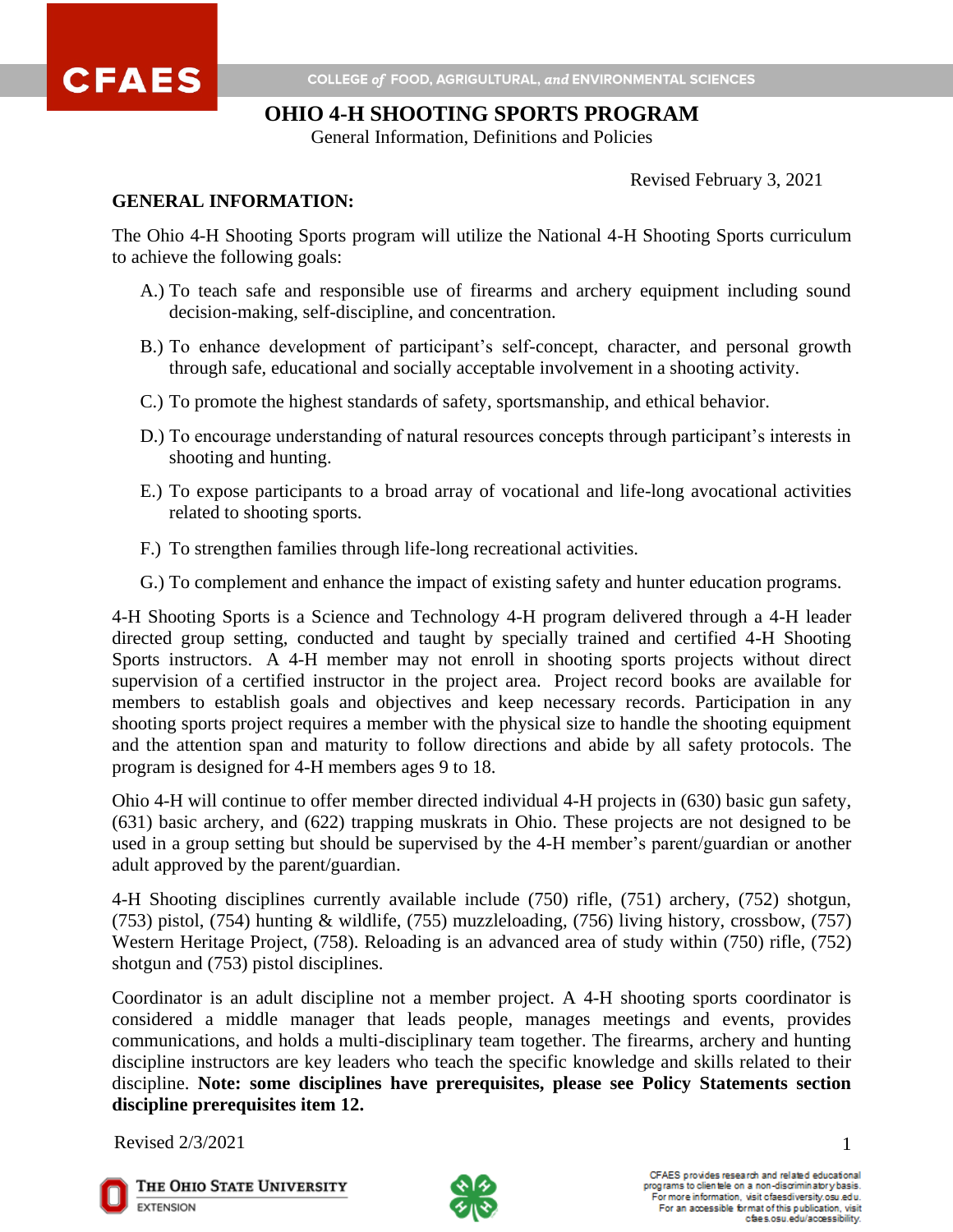## **POLICY STATEMENTS:**

The overall goal of the Ohio 4-H Shooting Sports Program is to provide a safe and educational experience to 4-H members through volunteer leaders. Two of the important components of safety are instruction and supervision. We feel that the certification of 4-H Shooting Sports instructors at state-sponsored workshops is an important means to provide a standard of instruction and supervision in the program. State sponsored workshops teach volunteers about shooting sports and the developmental abilities and maturity of 4-H youth.

In order to achieve our goal of providing a safe and educational experience, the following polices have been established:

- 1. All applicants attending a State 4-H Shooting Sports Leader (Instructor) Training Weekend Workshop will need to have completed their county approval process as a 4-H volunteer before attending the training workshops.
- 2. All Ohio 4-H Shooting Sports Instructor Courses in Archery, Rifle, Pistol Shotgun, Muzzle Loading, Reloading, Hunting and Living History will have at least one State Instructor Trainer on the teaching team.
- 3. All 4-H Shooting Sports activities will be directly supervised by an Ohio 4-H Certified Shooting Sports Instructor. If a program divides the members into groups for concurrent shooting sessions, groups will be under the on-site supervision of an Ohio 4-H Certified Shooting Sports Instructor.
- 4. Adult volunteers who are primarily responsible for a concurrent session which involves the use of firearms and/or archery equipment will be Ohio 4-H Certified Shooting Sports Instructors in the discipline which is being taught.
- 5. Instructor Assistants and all remaining volunteers will be under the direct physical supervision of an Ohio 4-H Certified Shooting Sports Instructor while engaged in an activity which involves the use of firearms and/or archery equipment. Assistant Instructors may be recruited from a variety of sources.
- 6. All Ohio 4-H Certified Shooting Sports Instructors will be certified by the State 4-H Shooting Sports Advisory Committee before being permitted to use the curriculum materials.
- 7. All adult volunteers and youth engaged in the use of firearms and/or archery equipment will be advised of the basic range safety rules before shooting starts.
- 8. All participants will wear tempered eyeglasses, safety glasses or shooting glasses *ANSI – 87 Eyewear Standard* and ear plugs, or muffs as eye and ear protection while on or near the shooting line.
- 9. Ohio 4-H Shooting Sports programs will use club/4-H owned equipment, equipment loaned by industry or a support organization, or equipment inspected and approved by a qualified person. All club/4-H owned firearms will be stored in a locked secure (Gun safe preferred) box or storage area, from all unauthorized persons.
- 10. Only reloaded (hand-loaded) ammunition that has been reloaded under the direct supervision of an Ohio 4-H Certified Reloading Instructor will be used in the Ohio 4-H Shooting Sports program. **Only factory or factory remanufactured ammunition is used at 4-H shooting sports competitive events.**
- 11. **Reloaded ammunition will only be used by the 4-H member who reloaded it.**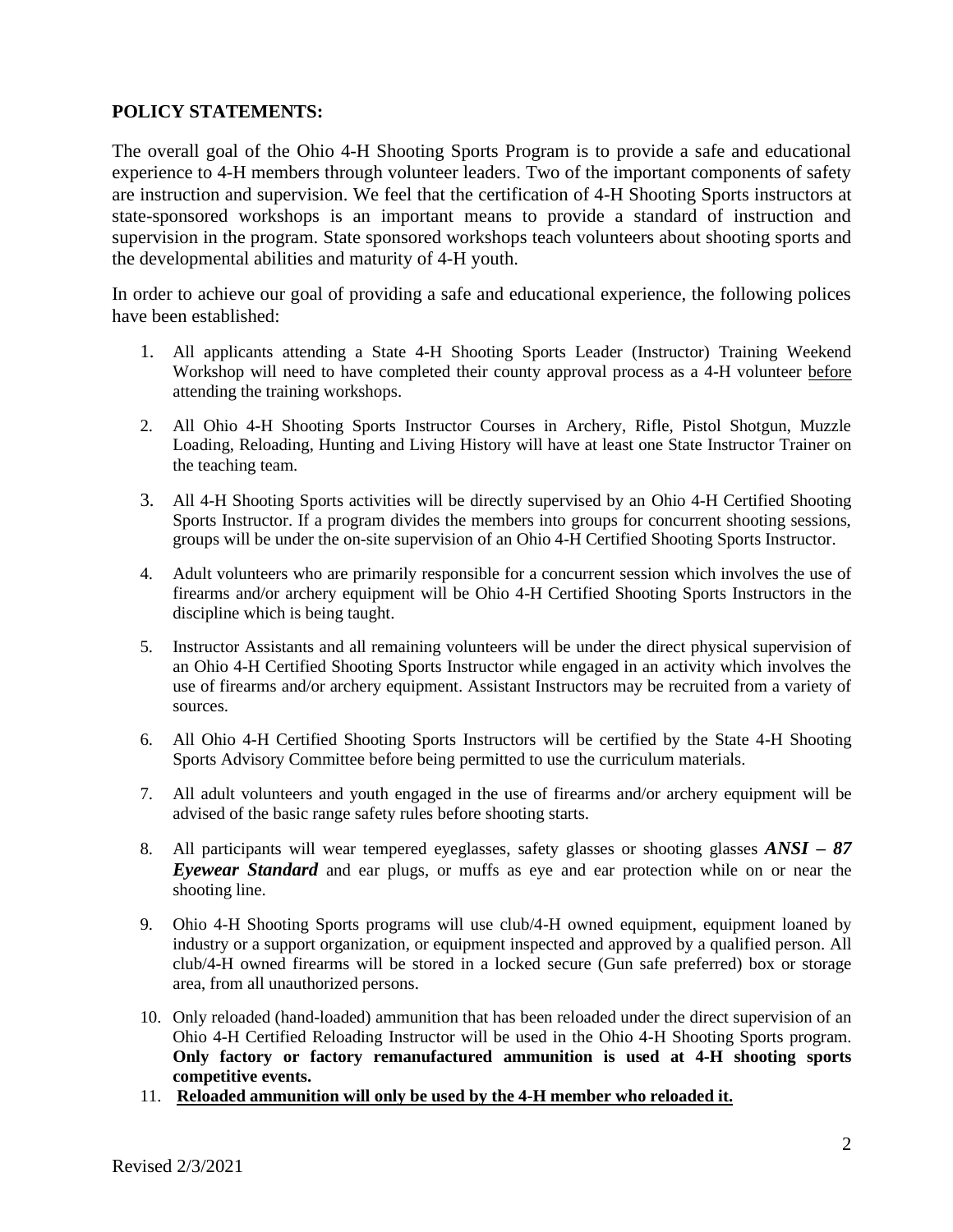- 12. (Discipline Prerequisites) *Archery Advanced* Must have completed the 4-H Basic Archery previously. *Muzzleloading* – Must have completed one the 4-H Basic Pistol, Rifle or shotgun disciplines previously. *Hunting and Wildlife* – If Archery and or firearms are being taught, then instructors and members must complete the level or levels of 4-H Shooting Sports disciplines being exercised. **Note:** Exception with interest to **photography and binoculars only**, *(no shooting disciplines being taught)* Hunting and Wildlife is an allowable discipline without previous prerequisites. *Pistol Advanced* – Must have completed 4-H Basic Pistol discipline previously. *Rifle Marksmanship* (*Rifle Advanced)* – Must have completed the 4-H Basic Rifle discipline previously. *Shotgun Advanced* – Must have completed the 4-H Basic Shotgun discipline previously. *Living History* – If Archery and or firearms are being taught, then instructors and members must complete the level or levels of 4-H Shooting Sports disciplines being exercised. *Reloading - Metallic, Shotshell,* – Must have completed one of the 4-H Basic Pistol, Rifle or Shotgun discipline previously. *Western Heritage* where firearms are being taught, then instructors and members must complete the level or levels of 4-H Shooting Sports basic disciplines being exercised.
- 13. A statewide competition could be developed as the need and interest grows.
- 14. **Regarding simulated combat sports including but not limited to, paintball guns, airsoft, laser guns, archery tag.** Pointing any type of gun including paint ball guns, air-soft guns, laser guns, laser paintball, archery tag bows & arrows or sighting devices at any person or any humanoid shaped target is inappropriate in any 4-H program activity.

The purpose of the 4-H Shooting Sports Program is to promote youth development through the safe and responsible and ethical use of Archery equipment and firearms. Therefore, the National 4-H Shooting Sports and the Ohio 4-H Shooting Sports Committee is opposed to such use in the 4-H program.

- 15. The Ohio 4-H shooting sports program is open to 4-H members ages 9 by January 1 of current year through 19.
- 16. An Ohio 4-H Shooting Sports club meets at least six times during the 4-H year.
- 17. The 4-H Shooting Sports curriculum is provided solely to certified 4-H Shooting Sports instructors who have successfully completed a 4-H Shooting Sports training recognized by the state where they are enrolled as a certified 4-H volunteer.

Persons possessing this curriculum without appropriate training are not authorized to conduct a shooting sports training for 4-H or other organizations nor are they authorized to lead any 4-H Shooting Sports projects.

ONLY the State 4-H Shooting Sports Program Coordinator may authorize such transfer of material. Any other individuals (i.e.: Level 2 Instructors or Level 1 Instructors) must have the express permission of the State Coordinator to do so.

### **DEFINITIONS:**

Ohio 4-H State Instructor Trainer ("State Instructor Trainer") is an adult who has successfully completed a course of training conducted by the National 4-H Shooting Sports Committee and gives leadership to the training of volunteers here in Ohio.

Ohio 4-H State Shooting Sports Instructor ("State Instructor"): an adult who: a) is an Ohio 4-H Certified Shooting Sports Instructor, and b) teaches or assists in teaching a course at a state